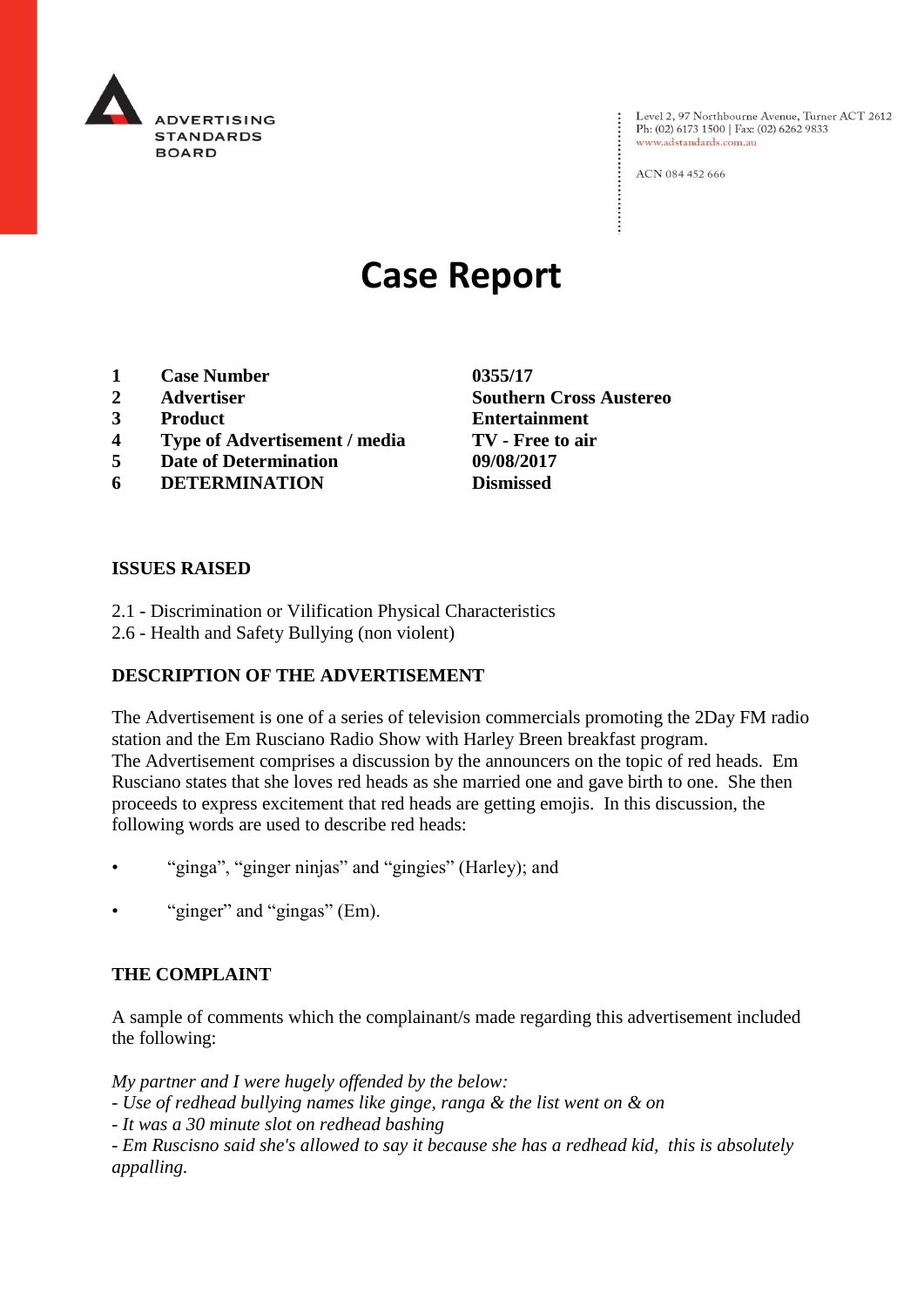- *- The ad encourages redhead bullying*
- *- Being a redhead is hard enough but these ads mean bullying on social media*

*I would happily speak publicly about this & have a large social media following which can get behind this too. Happy to do media around this to help get a public apology.* 

### **THE ADVERTISER'S RESPONSE**

Comments which the advertiser made in response to the complainant/s regarding this advertisement include the following:

*We refer to your letter in relation to a complaint (Complaint) which was submitted to the Advertising Standards Bureau regarding an advertisement for Southern Cross Austereo (Advertiser) which promotes the 2Day FM radio station and the Em Rusciano Radio Show with Harley Breen breakfast program (Advertisement).*

*We have now had an opportunity to review the Complaint and the Advertisement to which it refers.*

*Please find below our comprehensive comments in relation to the Complaint.*

## *DESCRIPTION OF THE ADVERTISEMENT*

*The Advertisement was filmed by the Advertiser but created by an external supplier - The Post Lounge - in response to a brief by the Advertiser.*

*The Advertisement is one of a series of television commercials promoting the 2Day FM radio station and the Em Rusciano Radio Show with Harley Breen breakfast program. Contrary to the assertion made in the Complaint, the Advertisement runs for 30 seconds and not 30 minutes.*

*The Advertisement comprises a discussion by the announcers on the topic of red heads. Em Rusciano states that she loves red heads as she married one and gave birth to one. She then proceeds to express excitement that red heads are getting emojis. In this discussion, the following words are used to describe red heads:*

- *• "ginga", "ginger ninjas" and "gingies" (Harley); and*
- *• "ginger" and "gingas" (Em).*

*Contrary to the assertion made in the Complaint, the word "ranga" was not used anywhere in the Advertisement.*

*We attach the script and a digital copy of the Advertisement as requested.*

### *BROADCAST OF THE ADVERTISEMENT*

*Free TV Australia, through its entity Commercials Advice Pty Ltd, classified the Advertisement on 15 June 2017. The Advertisement was issued with a CAD reference number of 1180389 and CAD rating of G.*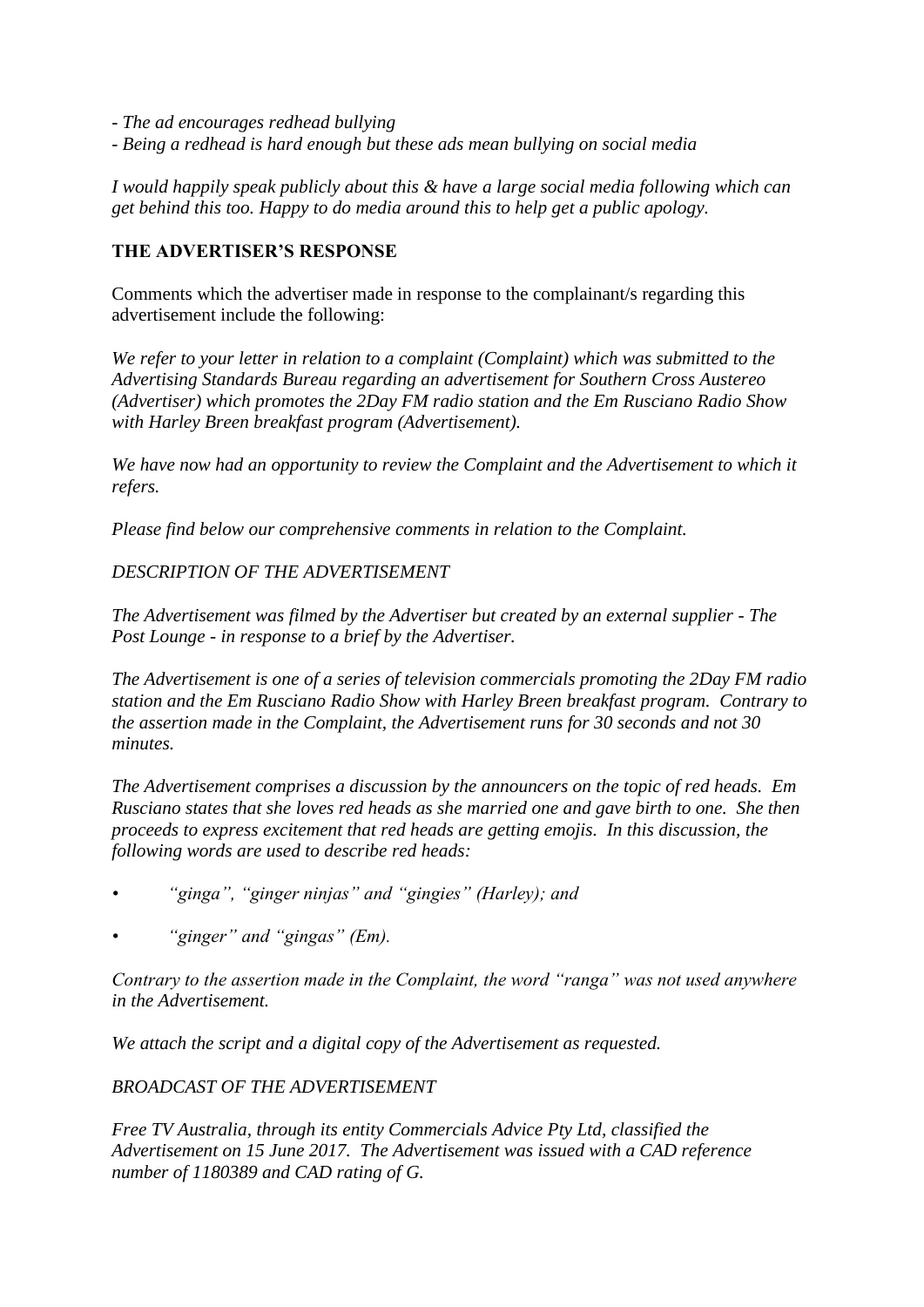*Our Media Agency (MAXUS) had booked one spot in How I Met Your Mother to be broadcast between 7:30pm and 7:59pm on Channel 11 on Friday 7 July 2017. This is consistent with the time set out in the Complaint.*

*No advertising agency was used for the Advertisement.*

*SECTION 2.1 AND 2.6 OF THE AANA CODE OF ETHICS*

*We understand that the Complaint was made under section 2 of the AANA Code of Ethics (Code), and in particular sections 2.1 (Discrimination or Vilification Physical Characteristics) and 2.6 (Health and Safety Bullying (non-violent)).*

*Section 2.1*

*Section 2.1 of the Code provides that Advertising or Marketing Communications shall not portray people or depict material in a way which discriminates against or vilifies a person or section of the community on account of race, ethnicity, nationality, gender, age, sexual preference, religion, disability, mental illness or political belief.*

*It is our view that the Advertisement does not breach section 2.1 for the following reasons:*

*• Red heads are not a distinct race, ethnic group or nationality but rather have hair and skin colouring common to various ethnic groups.*

*• Even if it were to be found that red heads are intended to be covered by the terms "race" or "ethnicity" under the Code, the Advertisement neither portrays red heads in a way that discriminates against, or vilifies, them, nor does it depict material which has that effect.*

*• The tone of the Advertisement is one of light banter, and the prevailing intention that of affectionate humour, rather than malicious or intentional hurt. This is clear from the fact that Em states that she "loves a red head", "married one" and "birthed one". The conversation even celebrates red heads on the basis that they now have their own emojis:*

*Em: Did you see that? Red heads are finally getting emojis!*

*Harley: They're getting their own emojis.*

*Em: It's happening! I'm so excited as the mother of a ginger.*

*Harley: Oh well done gingies.*

*Further, the Advertisement did not present any negative comments about red-headed people or suggest that red-headed people should be thought less of. A reasonable person would, in our view, appreciate that the Advertisement was intended as light-hearted fun and to be reflective of the on-air content and tenor of the radio show, rather than depict red heads in a way that either discriminates against or vilifies them.*

*Section 2.6*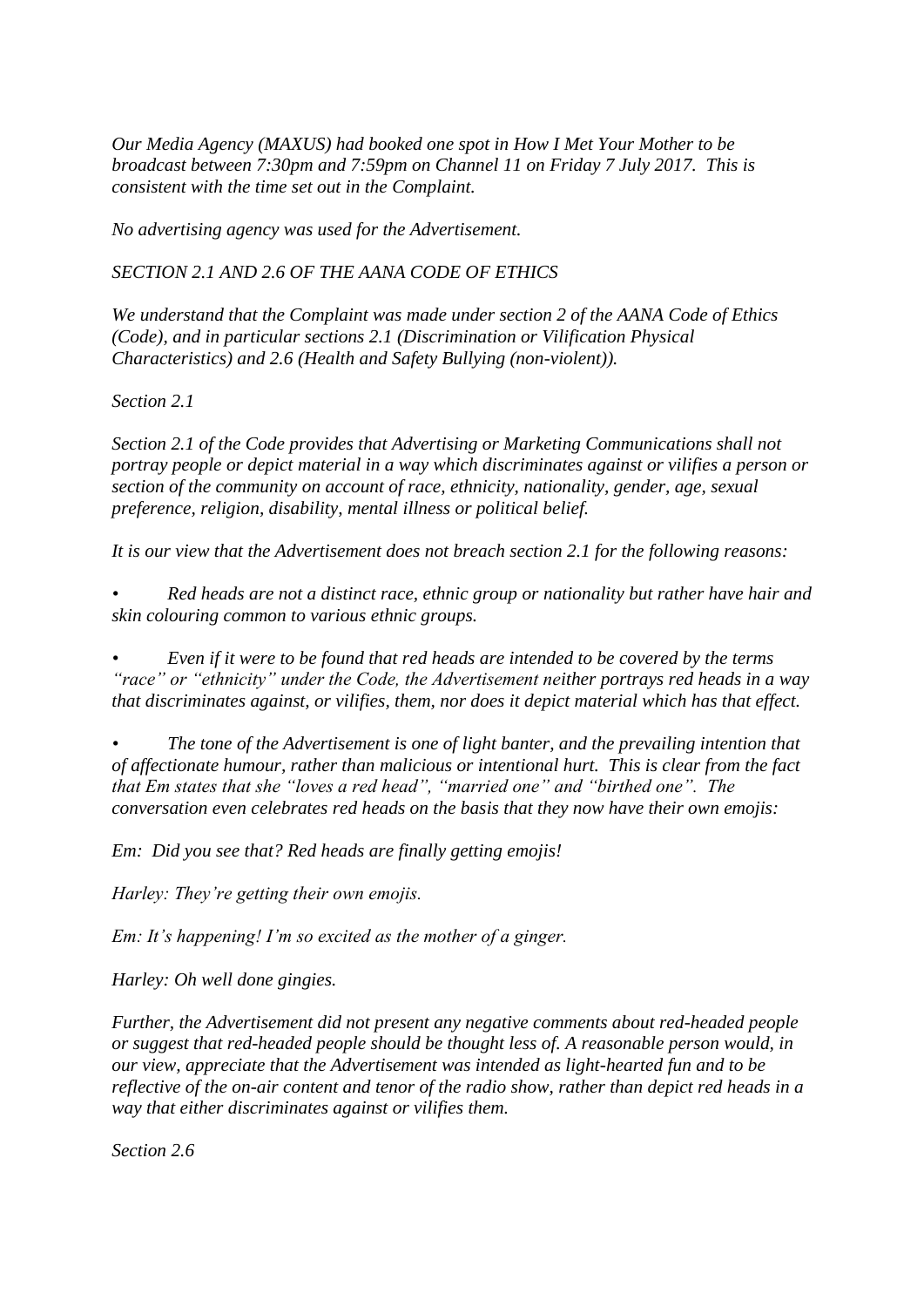*Section 2.6 of the Code provides that Advertising or Marketing Communications shall not depict material contrary to Prevailing Community Standards on health and safety. The ASB has asked us to address this section in the context of Bullying (non-violent).*

*It is our view that the Advertisement is not in breach of section 2.6 for the same reasons as those set out in relation to section 2.1 above. In addition, we refer to the AANA Code of Ethics Practice Note relating to section 2.6, which states:*

*Bullying - the age of people depicted in an advertisement, their relationship to each other and the nature of the communication are relevant in determining whether an advertisement constitutes bullying and is contrary to Prevailing Community Standards.*

*We submit that (i) the clearly affectionate and light-hearted tone used in making all of the references the subject of the Complaint (nature of the communication); (ii) the fact that Em and Harley are two adults (no power imbalance); and (iii) the fact that they were effectively cheering for red heads in the Advertisement, collectively ensure that the Advertisement does not breach section 2.6.*

# *OTHER SECTIONS OF THE CODE*

*In our view, the Advertisement does not raise any issues under the other sections of the Code, because the Advertisement:*

*• does not employ sexual appeal in a manner which is exploitative and degrading of any individual or group of people (section 2.2);*

- *• does not present or portray violence (section 2.3);*
- *• does not present sex, sexuality or nudity (section 2.4);*
- *• does not use inappropriate, strong or obscene language (section 2.5); and*

*• was clearly distinguishable as a message paid for by the Advertiser to promote one of its radio shows.*

### *CONCLUSION*

*For the reasons set out above, we submit that the Complaint should be dismissed. We look forward to the ASB's determination.*

## **THE DETERMINATION**

 The Advertising Standards Board ("Board") considered whether this advertisement breaches Section 2 of the Advertiser Code of Ethics (the "Code").

The Board noted the complainants' concerns that the advertisement is derogatory toward people with red hair and is encouraging bullying behaviour.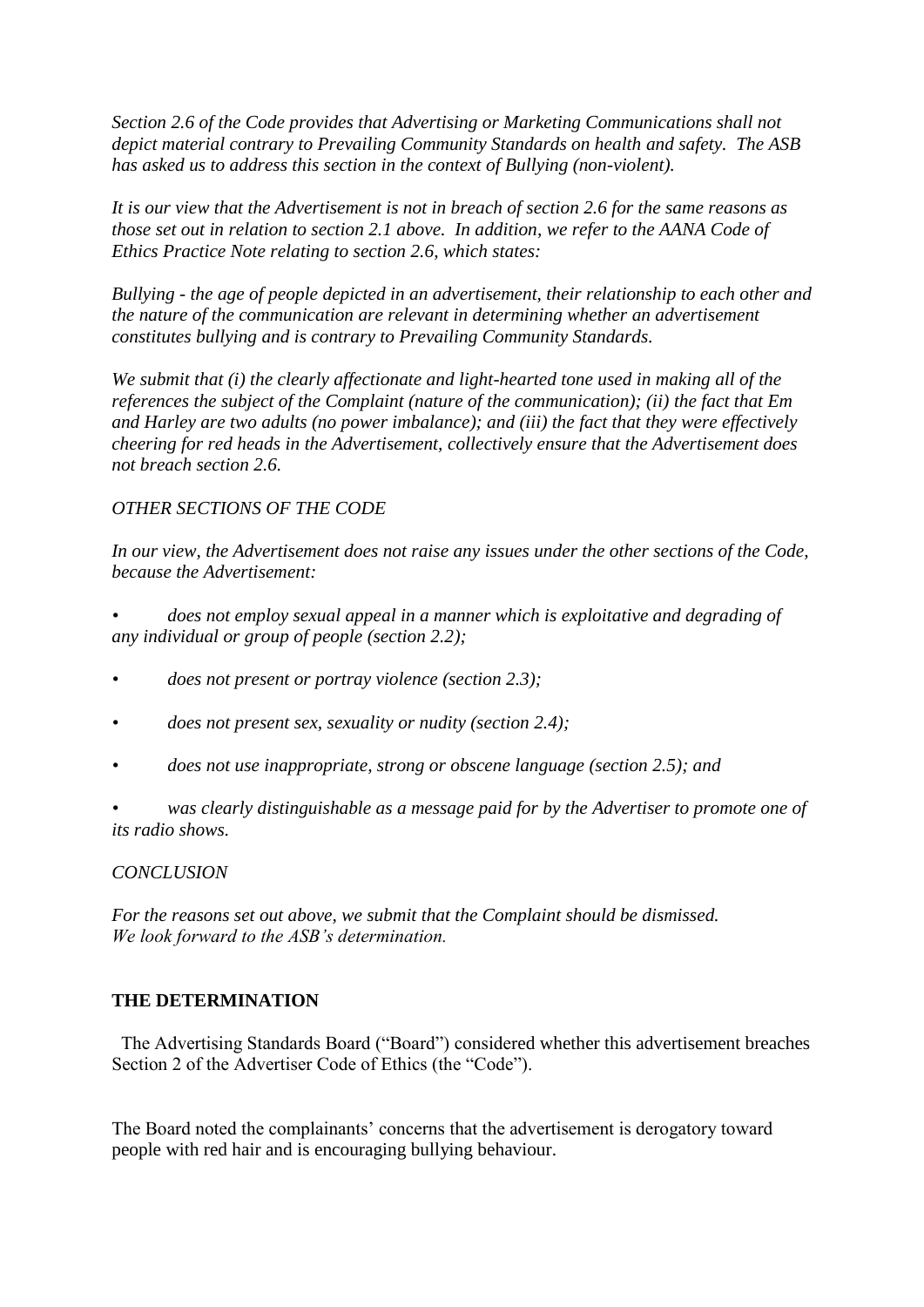The Board viewed the advertisement and noted the advertiser's response.

The Board considered whether the advertisement complied with Section 2.1 of the Code which requires that 'advertisements shall not portray or depict material in a way which discriminates against or vilifies a person or section of the community on account of race, ethnicity, nationality, gender, age, sexual preference, religion, disability, mental illness or political belief.'

The Board noted that the advertisement features two radio presenters Em Rusciano and Harley Breen promoting their show and discussing the new introduction of emojis with red hair. The banter between them includes the use of words to describe people with red hair such as 'ginga,' 'ginger ninjas, and 'gingies.'

The Board noted the complainant's concerns that the advertisement is derogatory to red heads and encourages bullying.

The Board noted that as the banter continues Em Rusciano declares that she is the mother of a ginger and that she is therefore allowed to use commonly heard names such as 'ginga' and 'ginger ninjas.'

The Board noted that there is no visual depiction of the emojis or the child that Em is referring to.

The Board noted that it had previously considered complaints relating to discrimination based on the portrayal of someone with red hair in case reference 0089/13 – Guys Grooming. In this matter the Board considered a poster that depicts a young man holding a fully clothed young girl in a pool. The tag line is "Ranga's Do Get Lucky. \$25 off this month for all rangas!"

In the matter above, the Board considered that "that the image and text are in no way derogatory or negative toward people with a particular hair colour and that the picture portrays the young man as a strong and heroic youth as he holds the young woman in the water rather than less masculine or less capable than a man with hair of any other colour."

The Board noted the Practice Note to Section 2.1 provides the following definitions:

"Discrimination – unfair or less favourable treatment. Vilification – humiliates, intimidates, incites hatred, contempt or ridicule."

The Board considered that in the current advertisement the reference to people with red hair as gingas and ginger ninja's etc is said as a term of endearment and there is actual delight in the fact that there is now the inclusion of a red haired emoji which is a wider acceptance of people with red hair rather than a more limiting one.

In the Board's view the banter between the two hosts is not derogatory or intended to ridicule or humiliate people with red hair and there is not a depiction of any negative consequence or reference to having red hair.

The Board considered that the advertisement does not condone or encourage discriminatory treatment of people with red hair and that the advertisement does not portray negative stereotypes of redheads.